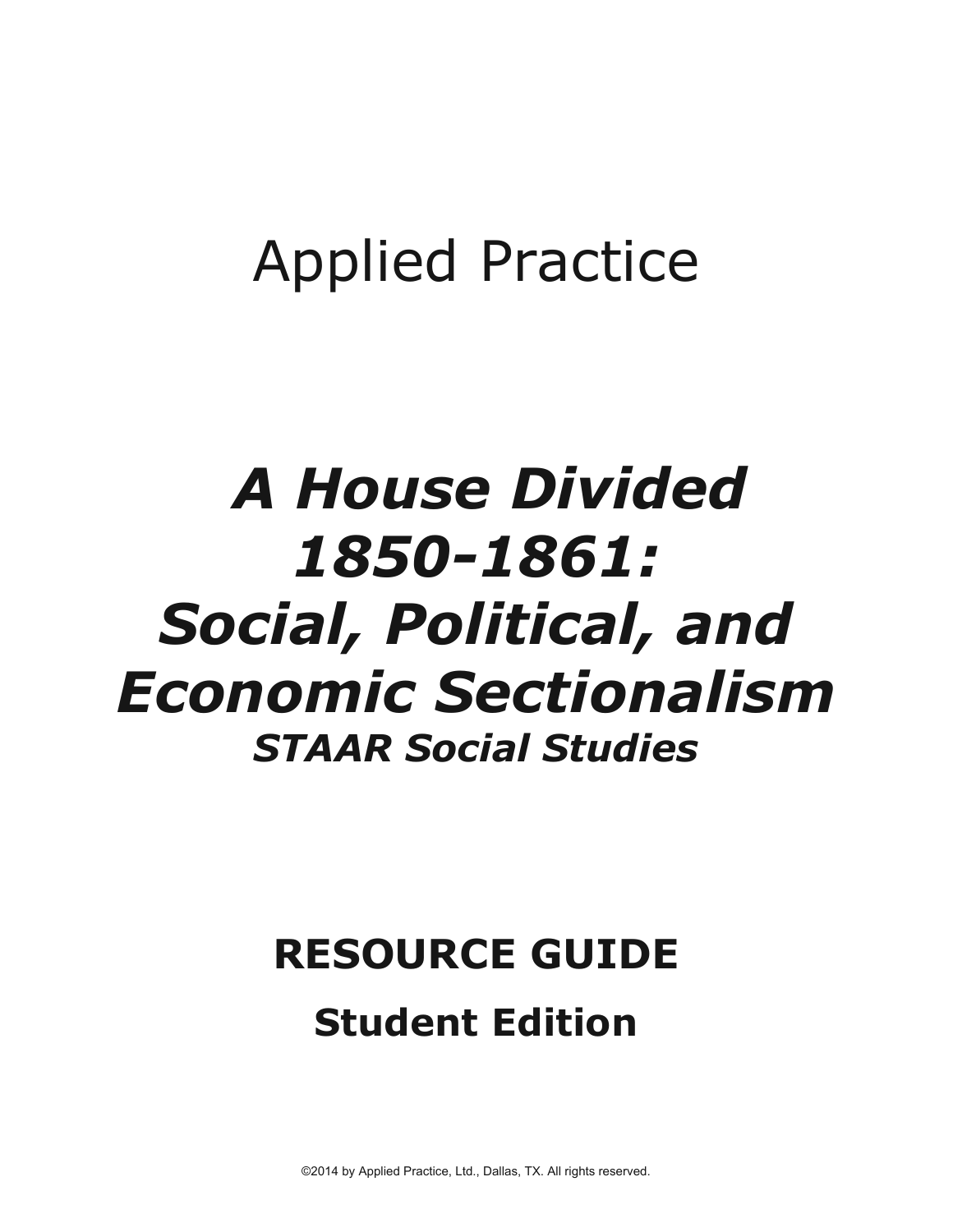## **Directions**: **Choose the best answer for each question.**

- **1** Slavery was spreading into the American West in the early and mid-1800s because —
	- **A** new land was needed to replace lands depleted by cotton farming
	- **B** the U.S. population was growing overall
	- **C** territories gained in the Mexican Cession allowed slavery
	- **D** the enslaved population was growing quickly

|               | <b>City</b>                | <b>Population</b> |
|---------------|----------------------------|-------------------|
|               | New York, New York         | 515,547           |
| $\mathcal{P}$ | Baltimore, Maryland        | 169,054           |
| 3             | Boston, Massachusetts      | 136,881           |
| 4             | Philadelphia, Pennsylvania | 121,376           |
| 5             | New Orleans, Louisiana     | 116,375           |

 $\overline{\phantom{a}}$  ,  $\overline{\phantom{a}}$  ,  $\overline{\phantom{a}}$  ,  $\overline{\phantom{a}}$  ,  $\overline{\phantom{a}}$  ,  $\overline{\phantom{a}}$  ,  $\overline{\phantom{a}}$  ,  $\overline{\phantom{a}}$  ,  $\overline{\phantom{a}}$  ,  $\overline{\phantom{a}}$  ,  $\overline{\phantom{a}}$  ,  $\overline{\phantom{a}}$  ,  $\overline{\phantom{a}}$  ,  $\overline{\phantom{a}}$  ,  $\overline{\phantom{a}}$  ,  $\overline{\phantom{a}}$ 

- **2** What did the five largest cities in the U.S. in 1850 have in common to explain their size?
	- **F** They all had large enslaved populations.
	- **G** They were all founded before the Revolutionary War.
	- **H** They were all major ports.
	- **J** They all had large factory-worker populations.